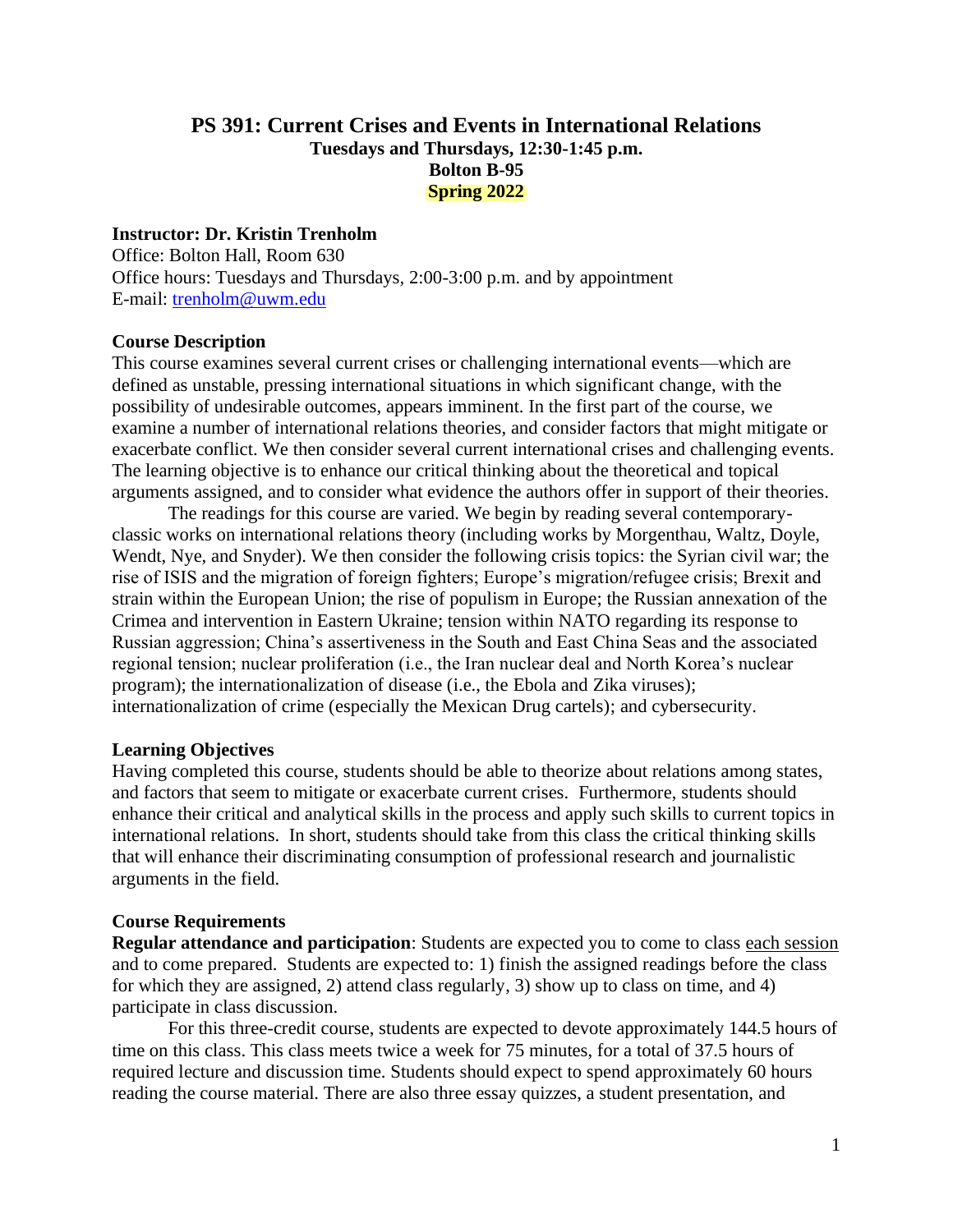discussion notes that will require approximately 12 hours. Students should reserve at least 15 hours to study for the midterm and approximately 20 hours studying for the final exam.

**Preparation:** Students should be able to identify and assess the various authors' arguments by applying the three-part critical thinking process presented below. Students should come to class prepared to answer the following questions:

- **Part I. Identify the author and the context:** 1) What is the context of the authors' arguments? 2) From what theoretical perspective does the author consider the crisis topic that is discussed? 3) With whom are the authors engaged in debate? 4) With respect to the more theoretical contributions, what kind of research design is employed?
- **Part II. Understand the argument:** 1) What does the author seek to explain, and what factors are central to the explanation? 2) What evidence does the author offer in support of the argument? 3) What are the key concepts?
- **Part III. Overall assessment of the argument:** 1) Are there counterarguments that can be made? 2) What is the significance or relevance of the author's argument? 3) What do you make of the author's argument overall?

# **Grades**

Grades will be based on the best two of three short essay quizzes (worth 8.33% each), attendance and participation (8.34%), one midterm exam (worth 35%), and one final exam (worth 40%). Interested students may write an optional research paper, in which case the final exam will be worth 20% and the final research paper worth 20%. The research paper is due **Tuesday, May 3, 2022, at 12:30 p.m. at the start of class.** I do not accept late papers unless there is a documented emergency or university-accepted excuse. The final exam is **Tuesday, May 17, 2022, 12:30-2:30 p.m.**

# **Optional Final Research Paper**

Students may write a seven-to-ten-page research paper analyzing the causes of one of following crises or pressing international events considered in the course. Please note that this is a shortened list of topics covered in the class. You must choose one of these topics.

Syrian civil war and international involvement International terrorism: IS and the rise of foreign fighters Migration/refugee crisis in Europe Brexit and strain within the European Union Russian intervention in Ukraine China's assertiveness in the South and East China Seas and associated regional tension Nuclear proliferation: the Iran nuclear deal or the North Korean nuclear program Internationalization of disease (the Ebola, Zika, or Covid-19 virus) Internationalization of crime (the Mexican drug cartels)

By the third week of class, your choice of crisis must be approved. Students will identify three or four independent variables (i.e., causes or explanations) for their selected case and analyze the relative impact of the identified variables as causes of the crises. These causes will be drawn from the explanations and theories considered in the course material. For example, students might consider causes such as: a state leader's ideology (e.g., the desire to spread their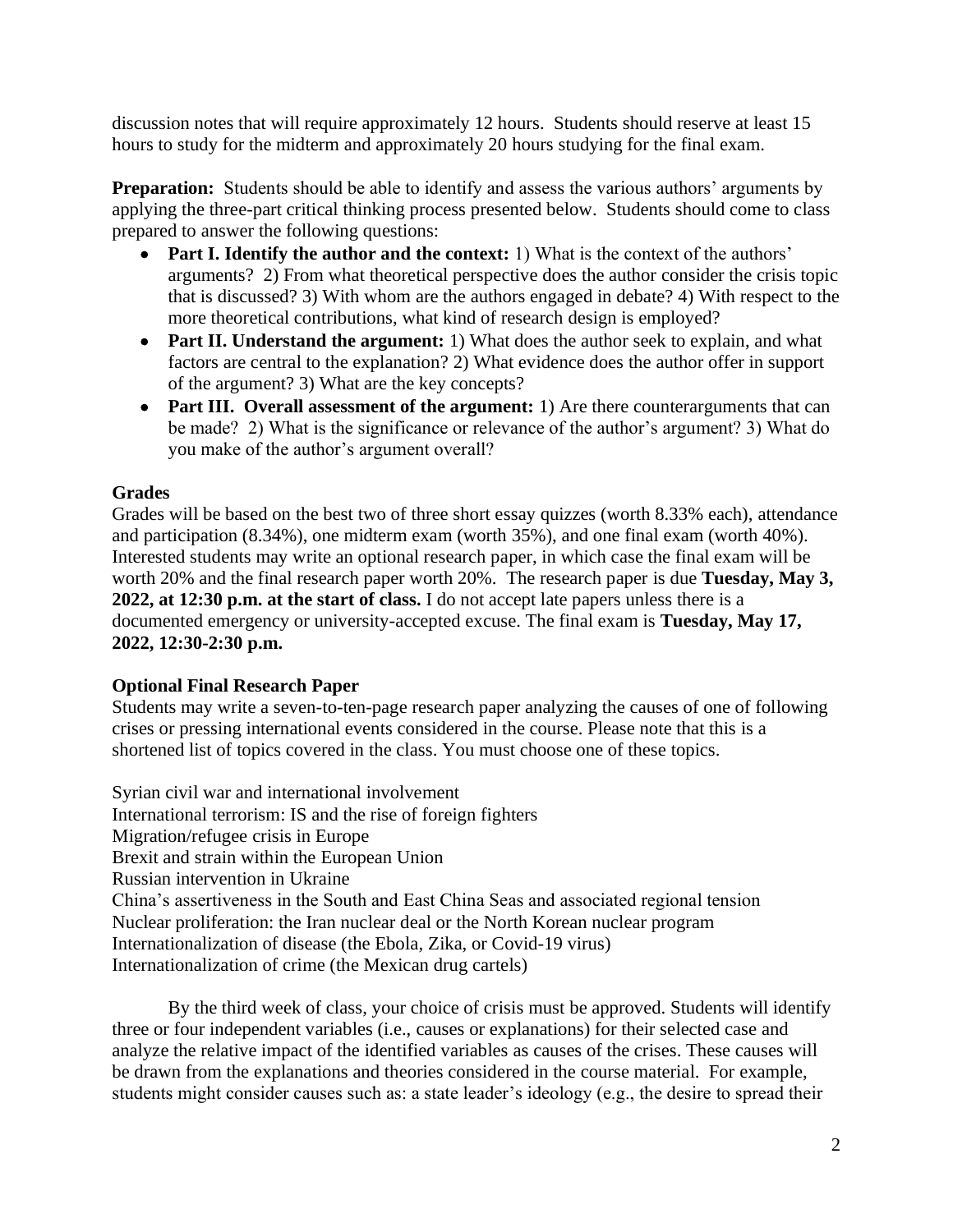ideal system of government, political power and/or economic influence); structural causes (e.g., the balance of power); foreign influences, pressures, or threats; domestic political pressure; a territorial/border dispute; and/or a states' socially constructed cultural identity.

The paper will consist of two parts. In the first section of the research paper (3-5 pages), students will *identify the theoretical causes* of the current crises or event considered. In the theory section of the paper, students are expected to present a theoretical argument about how each cause (or "independent variable") contributed to the outbreak of the crisis. For each factor chosen, (a) explain the theoretical logic of why that factor is thought to be a cause of crisis events in general, and (b) hypothesize about how each variable is expected to apply to your particular case. Work through the general logic of the causes of crisis and make specific references to your case, to show how each part of the logic applies to the specific case. Consider how the independent variables might interact. Is one cause or explanation expected to be relatively more influential as an explanation for your topic? Why or why not? All of your reasoning in this section should apply logically to several potential crises. Avoid formulating theories based on your knowledge of the specific crisis, unless the reasoning can be generalized to many other potential crises or emergency situations.

In the final section of the paper, students will *consider the evidence* for their causes. Students are expected to *analyze and explain* how the crisis' historical record supports (or fails to support) each of the theoretical causal explanations specified in the previous section. Does the evidence support each theory in a way that was predicted? Why or why not? Use specific information from your chosen crisis to explain and support your argument. Keep in mind that no real-world example is perfectly explained by three or four causes. We hope for our theories to explain as much as possible, but we have to be careful to look for evidence of what they don't explain.

Research papers must include references to books and/or refereed academic journal articles. Students may cite readings assigned in the course but must also include references to at least five other additional books or refereed academic journal articles. Regarding academic journal articles, I recommend searching the UWM libraries website. (Go to "search and find" on the upper left side of the main library page. Click on Databases A-Z and search JSTOR and Worldwide Political Science Abstracts. Try searching by using the name of the crisis, a term like "causes," names of political actors, and other terms related to the explanations or causes. Also, try searching coverage of the selected crisis in current news and in journals of current international affairs.)

Students must *include a summary of their theoretical argument and evidence (or research findings) in the introduction to their research paper.* This section is usually easiest to write after the rest of the paper is finished.

The research paper is to be double-spaced, and the ten-page limit does not include materials such as the title page, bibliography, and/or any additional charts, maps, or data included. The ten-page maximum requirement is based upon standard fonts and margins. Be sure to use the spelling and grammar review, number your pages, and use a standard reference guide when citing your references, such the Chicago Manual of Style Online. The Chicago-Style Quick Guide can be found at: [<http://www.chicagomanualofstyle.org/tools\\_citationguide.html>](http://www.chicagomanualofstyle.org/tools_citationguide.html). It provides many useful sample citation references. (Many political science journals use the "author-date" method, which is probably the most common way to cite references in the field.)

Students are responsible for citing all references and for submitting their own work. It is very important that you *submit your own work***;** *use quotations when incorporating the work of*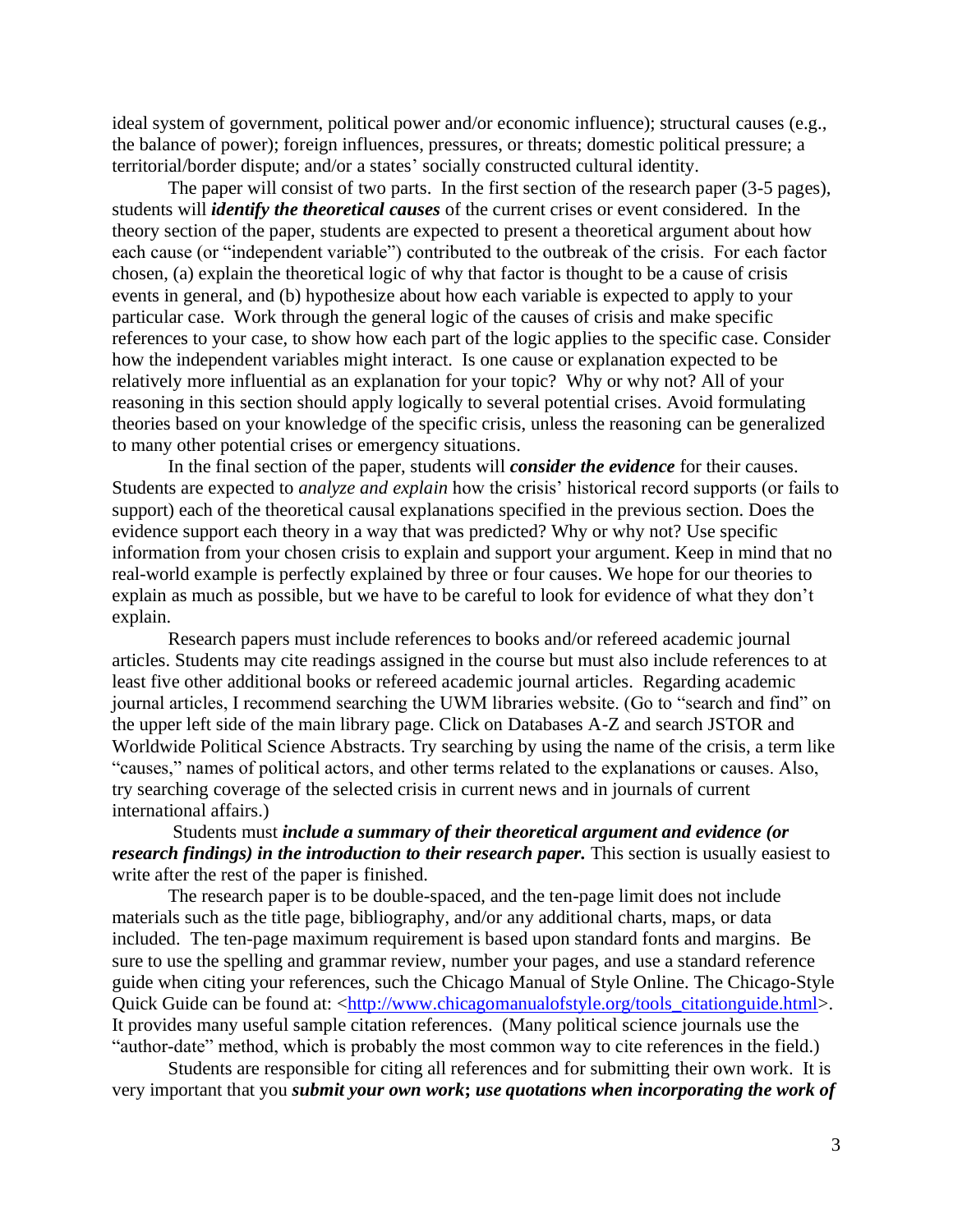*others; cite references when paraphrasing; and cite all references carefully*. UWM takes the issue of academic integrity seriously. Students caught cheating or plagiarizing other's work (which may include "cutting and pasting" from the work of others, paraphrasing without citing the source, use of quotations without citing the source, and inadequate citation of references) will receive an "F." Be aware that cases of academic misconduct reported to the University may result in severe penalties after a review process.

### **Student Presentations, Participation, and Attendance**

Regarding participation and attendance, each student must present on two class discussion questions and provide written commentary on one other. When assigned the role of providing written commentary (i.e., sitting in the "hot seat") students are expected to participate in the discussion and will be called upon, if they do not volunteer. Students presenting (or providing commentary) in a given week should talk to me after class on Wednesday the week before, in order to agree on what will be debated or discussed. Each student will prepare their own talking points, and presentation notes are due after class on the day that presentations are made. Students providing commentary will also submit their notes after class discussion. Students that miss four class periods will receive a zero for the 8.34% of their participation and attendance grade.

There will be no make-up essay-quizzes, although one essay may be dropped. No makeup midterm exams will be given without a university-accepted excuse. Students must produce the appropriate documentation stating why they were not able to be in class at the exact time of the exam. If you have a problem or miss the midterm exam, please contact me immediately. For additional information about UWM University policies see

[<http://www.uwm.edu/Dept/SecU/SyllabusLinks.pdf>](http://www.uwm.edu/Dept/SecU/SyllabusLinks.pdf). This web site contains a list of University policies regarding such issues as incompletes, grade appeal procedures, and University policy governing academic misconduct, among other things.

Students with special needs are responsible for making their needs known in the first two weeks of the semester, especially if accommodations are needed in order to meet any of the requirements of this course.

# **UWM Covid-19 Statement**

**Panther Community Health and Safety Standards:** UWM has implemented reasonable health and safety protocols, taking into account recommendations by local, state and national public health authorities, in response to the COVID-19 pandemic. As a member of our campus community, you are expected to abide by the Panther Interim COVID-Related Health & Safety Rules, which were developed in accordance with public health guidelines. These standards apply to anyone who is physically present on campus, UWM grounds, or participating in a UWMsponsored activity:

- All individuals visiting UWM facilities must wear face coverings while indoors;
- Unvaccinated students coming to campus are required to test weekly for COVID-19; and,
- You should check daily for COVID-19 symptoms and not come to campus if you are feeling sick.

Additional details about student and staff expectations can be found on the UWM COVID-19 webpage.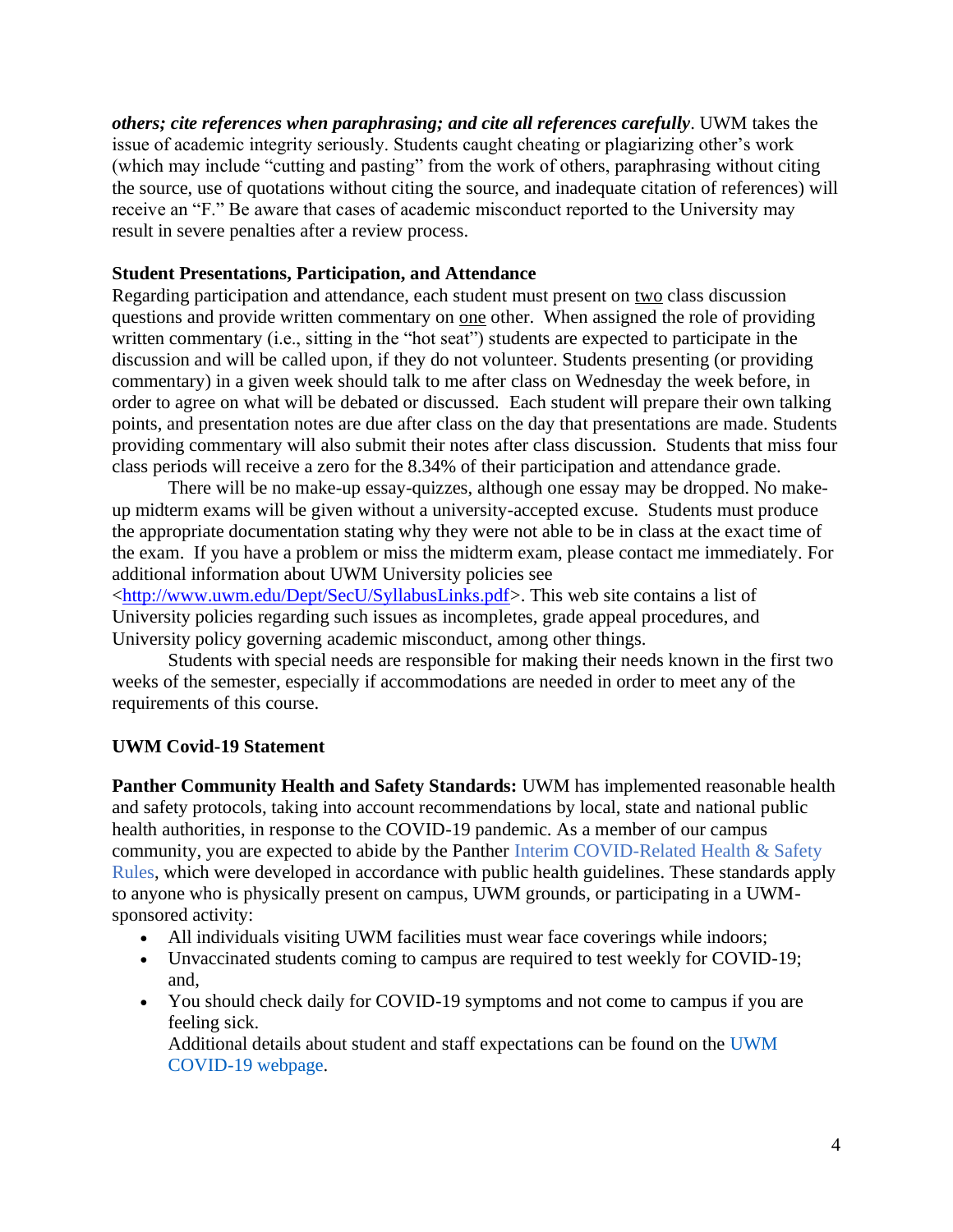### **Course Schedule and Reading Assignments**

There is no assigned textbook for this class. All assigned readings are available on our class website on Canvas under "content." The following schedule is subject to modification. Try to finish each day's reading before class.

### **I. Introduction and Theory**

### **Week 1 (Tuesday, 1/25): Overview of the Course**

### **(Thursday, 1/27): International Relations Theory: Realism**

- 1. Morgenthau, Hans. 1948. "The Balance of Power," in *Essential Readings in World Politics*. Karen Mingst and Jack Snyder editors. New York: Norton. 6<sup>th</sup> edition, pp. 124-130. Canvas
- 2. Waltz, Kenneth N. 1988. "The Origins of War in Neorealist Theory," in *Conflict After the*  Cold War: Arguments on the Causes of War and Peace. Richard K. Betts editor. 2013. 4<sup>th</sup> edition. Boston: Pearson, pp.100-106. Canvas
- 3. Mearsheimer, John. 2001. "Anarchy and the Struggle for Power," in *Essential Readings in World Politics*. Karen Mingst and Jack Snyder editors. New York: Norton, 6<sup>th</sup> edition, pp. 29-54. Canvas

### **Week 2 (Tuesday, 2/1): Liberalism**

- 1. Immanuel Kant. 1795. "Perpetual Peace," in *Immanuel Kant: on History*," in *Conflict after the Cold War: Arguments on the Causes of War and Peace*. Richard K. Betts editor. 2013. 4th Edition. Boston: Pearson, pp. 136-142. Canvas
- 2. Doyle, Michael W. 1986 "Liberalism and World Politics." *American Political Science Review* 80, no. 4 (December) pp.1157-69. Canvas
- 3. Keohane, Robert, and Joseph Nye. 1989. *Power and Interdependence: World Politics in Transition*, in *Conflict After the Cold War: Arguments on the Causes of War and Peace*. Richard K. Betts editor. 2013. 4<sup>th</sup> Edition. Boston: Pearson, pp. 64-171. Canvas

# **(Thursday, 2/3): Constructivism**

1. Wendt, Alexander. 1992. "Anarchy is What States Make of It," *International Organization* 46:2 (Spring) pp.391-425. Canvas

# **Week 3 (Tuesday, 2/8): Soft Power**

- 1. Nye, Joseph S. Jr. 2004. "The Decline of America's Soft Power: Why Washington Should Worry." *Foreign Affairs* 83:3 (May/June) pp.16-20. Canvas
- 2. Nye, Joseph S. Jr. 2010. "The Future of American Power: Dominance and Decline in Perspective." *Foreign Affairs* 89:6 (November/December) pp. 2-12. Canvas
- 3. Nye, Joseph S. 2017. "Will the Liberal Order Survive? The History of an Idea." *Foreign Affairs* 96:1 (January/February) pp. 10-16. Canvas
- 4. Snyder, Jack. 2004. "One World, Rival Theories." *Foreign Policy* 145 (Nov/Dec.) pp.52- 62. Canvas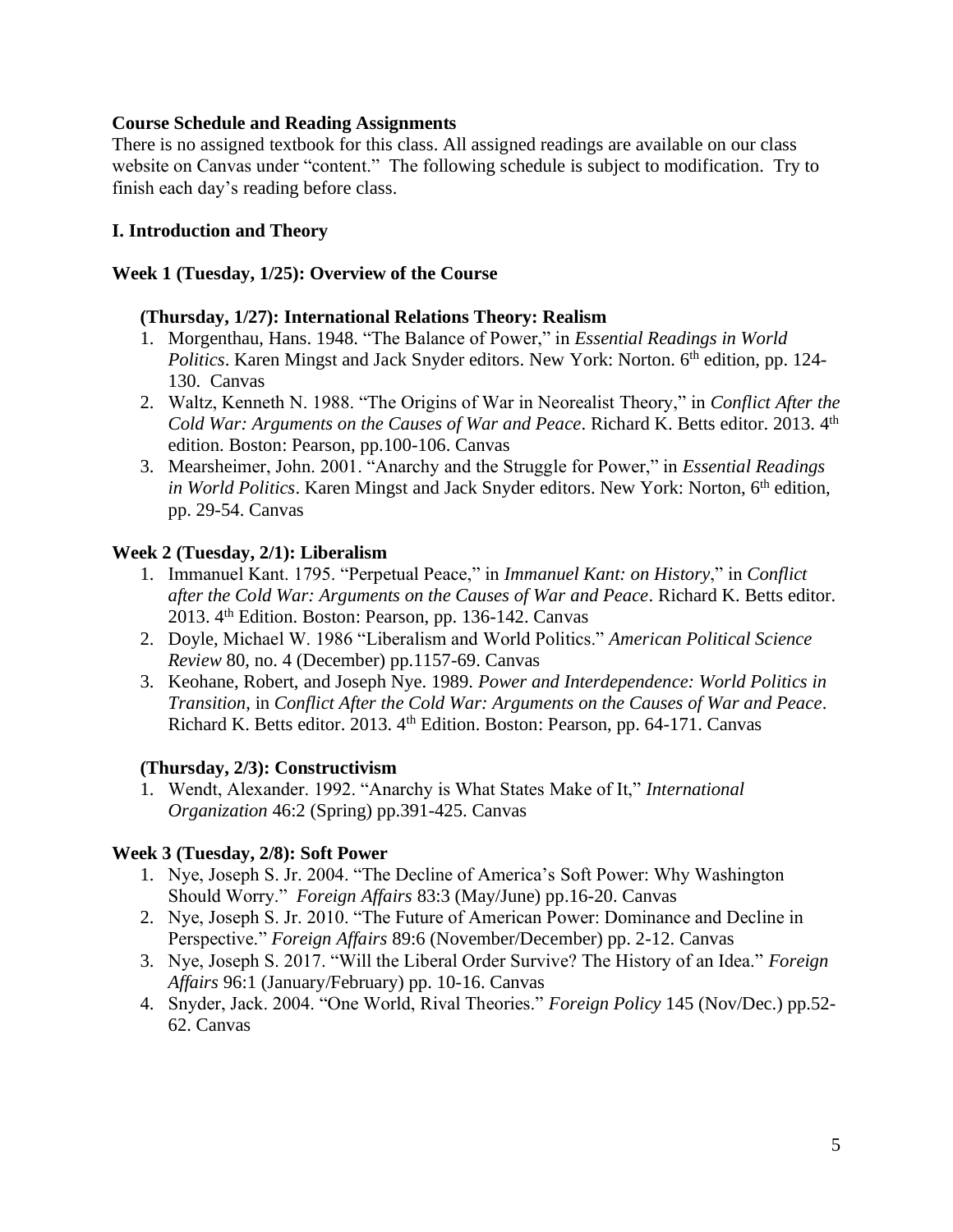# **II. Current Crises and Events in International Relations**

# **Week 3 (Thursday, 2/10): The Syrian Civil War and International Involvement**

- 1. BBC. January 14, 2019. "Syria Country Profile: The Syrian Civil War." Accessed 1/15/2019 [<http://www.bbc.com/news/world-middle-east-14703856>](http://www.bbc.com/news/world-middle-east-14703856)pp. 1-5. Canvas
- 2. BBC. January 14, 2019. "Syria Profile-Timeline." Accessed 1/15/2019. [<http://www.bbc.com/news/world-middle-east-14703995>](http://www.bbc.com/news/world-middle-east-14703995)
- 3. Rand Corporation. 2014. "The Conflict in Syria: Understanding and Avoiding Regional Spillover Effects." Research Brief-9785-OSD, pp. 1-2. Canvas
- 4. Byman, Daniel. 2015. "Containing Syria's Chaos" *National Interest* 140 (November/December) pp.30-40. Canvas
- 5. Jenkins, Brian Michael. 2016, "What the Battles of Mosul and Aleppo Tell Us About Their Countries' Future." *The Rand Blog*. Accessed 11/27/2016 [<http://www.rand.org/blog/2016/11/what-the-battles-of-mosul-and-aleppo-tell-us](http://www.rand.org/blog/2016/11/what-the-battles-of-mosul-and-aleppo-tell-us-about.html)[about.html>](http://www.rand.org/blog/2016/11/what-the-battles-of-mosul-and-aleppo-tell-us-about.html) Canvas

# **Week 4 (Tuesday, 2/15): The Syrian Civil War Continued**

- 1. BBC. October 28, 2019. "Who was Abu Bakr al-Baghdadi?" Accessed 10/28/2019. [<https://www.bbc.com/news/world-middle-east-50200703>](https://www.bbc.com/news/world-middle-east-50200703) Canvas
- 2. BBC. October 31, 2019. "Abu Bakr al-Baghdadi: What We Know About the US Raid in Syria." Accessed 10/31/2019. [<https://www.bbc.com/news/world-middle-east-](https://www.bbc.com/news/world-middle-east-50200703)[50200703>](https://www.bbc.com/news/world-middle-east-50200703) Canvas
- 3. Byman, Daniel. November 4, 2019. "Worried about an Islamic State Comeback? Here's Why That's Unlikely." *Brookings blog*. Accessed 1/15/2020. [<https://www.brookings.edu/blog/order-from-chaos/2019/11/4/worried about-an-islamic](https://www.brookings.edu/blog/order-from-chaos/2019/11/4/worried%20about-an-islamic-state-comeback-here-why-thats-unlikely/)[state-comeback-here-why-thats-unlikely/>](https://www.brookings.edu/blog/order-from-chaos/2019/11/4/worried%20about-an-islamic-state-comeback-here-why-thats-unlikely/)Canvas
- 4. O'Hanlon, Michael E. November 18, 2019. "Order from Chaos: How to Salvage Syria and Protect US Troops." *Brookings blog*. Accessed 12/10/2019. [<https://www.brookings.edu/blog/order-from-chaos/2019/11/18/how-to-salvage-syria](https://www.brookings.edu/blog/order-from-chaos/2019/11/18/how-to-salvage-syria-and-protect-us-tropps/)[and-protect-us-tropps/>](https://www.brookings.edu/blog/order-from-chaos/2019/11/18/how-to-salvage-syria-and-protect-us-tropps/) Canvas

# **(Thursday, 2/17): Quiz #1 International Terrorism: ISIS and the Rise of Foreign Fighters.**

- 1. Gerges, Fawaz A. 2014. "ISIS and the Third Wave of Jihadism." In *Readings in American Foreign Policy: Problems and Responses*. Glen P. Hastedt, editor. 2016. New York: Rowman and Littlefield, pp. 110-116. Canvas
- 2. Hegghammer, Thomas. 2010/2011 "The Rise of Foreign Fighters: Islam and the Globalization of Jihad." *International Security* 35:3, pp.53-94. Canvas

# **Week 5 (Tuesday, 2/22): International Terrorism: ISIS and the Rise of Foreign Fighters Continued**

- 3. BBC. June 20, 2016. "Islamic State group: The Full Story." Interactive web link accessed 1/5/2017, pp. 1-39. [<http://www.bbc.com/news/world-middle-east-35695648>](http://www.bbc.com/news/world-middle-east-35695648) Canvas
- 4. Jones, Seth G. 2015. "The Terrorism Threat to the United States and Implications for Refugees." Testimony presented before the House Homeland Security Committee on Counterterrorism and Intelligence on June 24, 2015. Canvas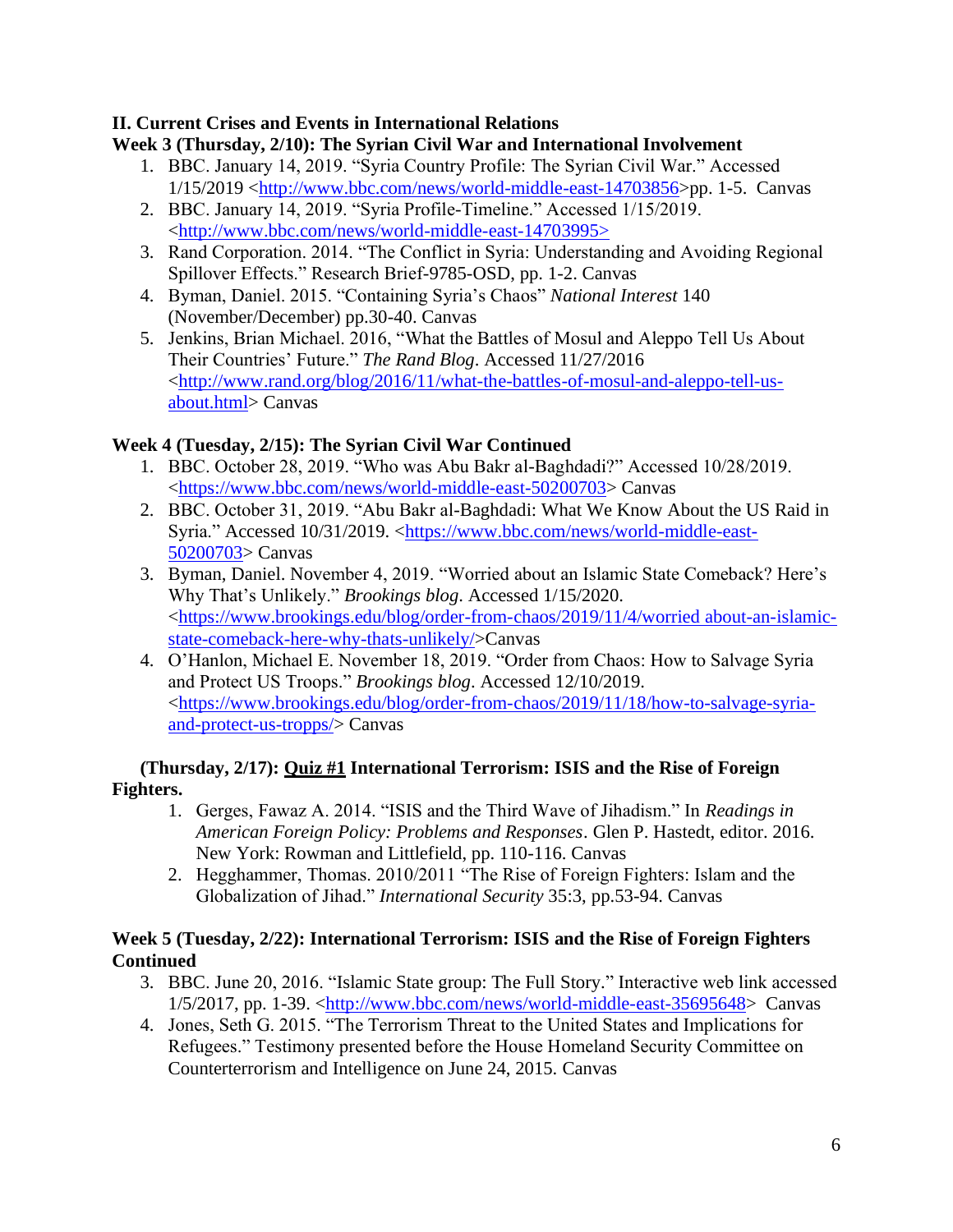- 5. Trofimov, Yaroslav. 2016. "What Happens After ISIS Falls?" *The Wall Street Journal*, September 10-11, 2016. Accessed 11/28/2016. [<http://www.wsj.com/articles/what](http://www.wsj.com/articles/what-happens-after-isis-falls-1473435007)[happens-after-isis-falls-1473435007>](http://www.wsj.com/articles/what-happens-after-isis-falls-1473435007) Canvas
- 6. Barrett, Richard (TSG). 2017. "Beyond the Caliphate: Foreign Fighters and the Threat of Returnees." *The Soufan Center*. October 2017. Read pp. 5, 9-13, and 22-25. Canvas
- 7. Hubbard, Ben. 2018. "Wives and Children of ISIS: Warehoused in Syria, Unwanted Back Home." *The New York Times*, July 4, 2018, pp.1-6. Accessed 1/6/2019. [<http://www.nytimes.com/2018/07/04/world/middleeast/islamic-state>](http://www.nytimes.com/2018/07/04/world/middleeast/islamic-state) Canvas
- 8. Kurlantzick, Joshua. 2016. "Southeast Asia---The Islamic State's New Front?" *Carnegie Council for Ethics in International Affairs*, pp.1-6. Accessed 12/2/2016. Canvas  $\langle \text{http://www.carnegiecouncil.org/publications/ethics} \text{ online/0122:} \text{pf}$
- 9. Stanford University's Mapping Militants Project web link: [<http://web.stanford.edu/group/mappingmilitants/cgi-bin/maps/view/islamic-state>](http://web.stanford.edu/group/mappingmilitants/cgi-bin/maps/view/islamic-state) [<http://web.stanford.edu/group/mappingmilitants/cgi-bin/maps/view/syria>](http://web.stanford.edu/group/mappingmilitants/cgi-bin/maps/view/syria)

# **(Thursday, 2/24): The Migration/Refugee Crisis in Europe**

- 1. BBC News. 2018. "Migration to Europe in Charts." September 11, 2018, pp.1-7. Accessed 1/15/2019.[<http://www.bbc.com/news/world-europe-44660699>](http://www.bbc.com/news/world-europe-44660699) Canvas
- 2. Dragostinova, Theodora. 2016. "Refugees or Immigrants: The Migration Crisis in Europe in Historical Perspective." *Origins: Current Events in Historical Perspective* 9:4 (January). Ohio State University Department of History, pp.1-17 and pp. 1-8 Accessed 1/7/2016.

[<http://origins.osu.edu/article/refugees-or-immigrants-migration-crisis-europe-historical](http://origins.osu.edu/article/refugees-or-immigrants-migration-crisis-europe-historical-perspective/page/0/1)[perspective/page/0/1.](http://origins.osu.edu/article/refugees-or-immigrants-migration-crisis-europe-historical-perspective/page/0/1)html.> Canvas

3. Park, Jeanne. 2015. "Europe's Migration Crisis." *Council of Foreign Relations*. pp.1-10. Canvas

# **Week 6 (Tuesday, 3/1) Refugee Crisis Continued**

- 4. Betts, Alexander and Paul Collier. 2015. "Help Refugees Help Themselves: Let Displaced Syrians Join the Labor Market." *Foreign Affairs*. 94: 6 (November/December) pp. 84-92. Canvas
- 5. Byman, Daniel and Sloan Speakman. 2016. "The Syrian Refugee Crisis: Bad and Worse Options." *The Washington Quarterly*. 39:2, pp. 45-60. Canvas
- 6. Stokes, Bruce. 2016. "The Immigration Crisis Is Tearing Europe Apart: Fear of Terrorism, Muslims, and Refugees is Driving Parties of the Right and Left Further Apart than Ever Before." *Foreign Policy* July 22, 2016, pp.1-4. Canvas
- 7. Ignatieff, Michael, Juliette Keeley, Betsy Ribble, and Keith McCammon. 2016. "The Refugee and Migration Crisis: Proposals for Action, U.N. Summit 2016." Executive Summary. Washington D.C.: Brookings Institution, pp.1-5. Canvas
- 8. Amaral, Ernesto F.L., Mahlet Atakilt Woldetsadik, and Gabriela Armenta. 2018. "Europe's Great Challenge: Integrating Syrian Refugee." 4/20/2018. In the *RAND Blog*. RAND Corporation. This commentary originally appeared on *Georgetown Journal of International Affairs* on April 20, 2018. Accessed on 1/14/2019. [<http://www.rand.org/blog/2018/04/europes-great-chalenge-integrating-syrian](http://www.rand.org/blog/2018/04/europes-great-chalenge-integrating-syrian-refugees.html)[refugees.html>](http://www.rand.org/blog/2018/04/europes-great-chalenge-integrating-syrian-refugees.html) Canvas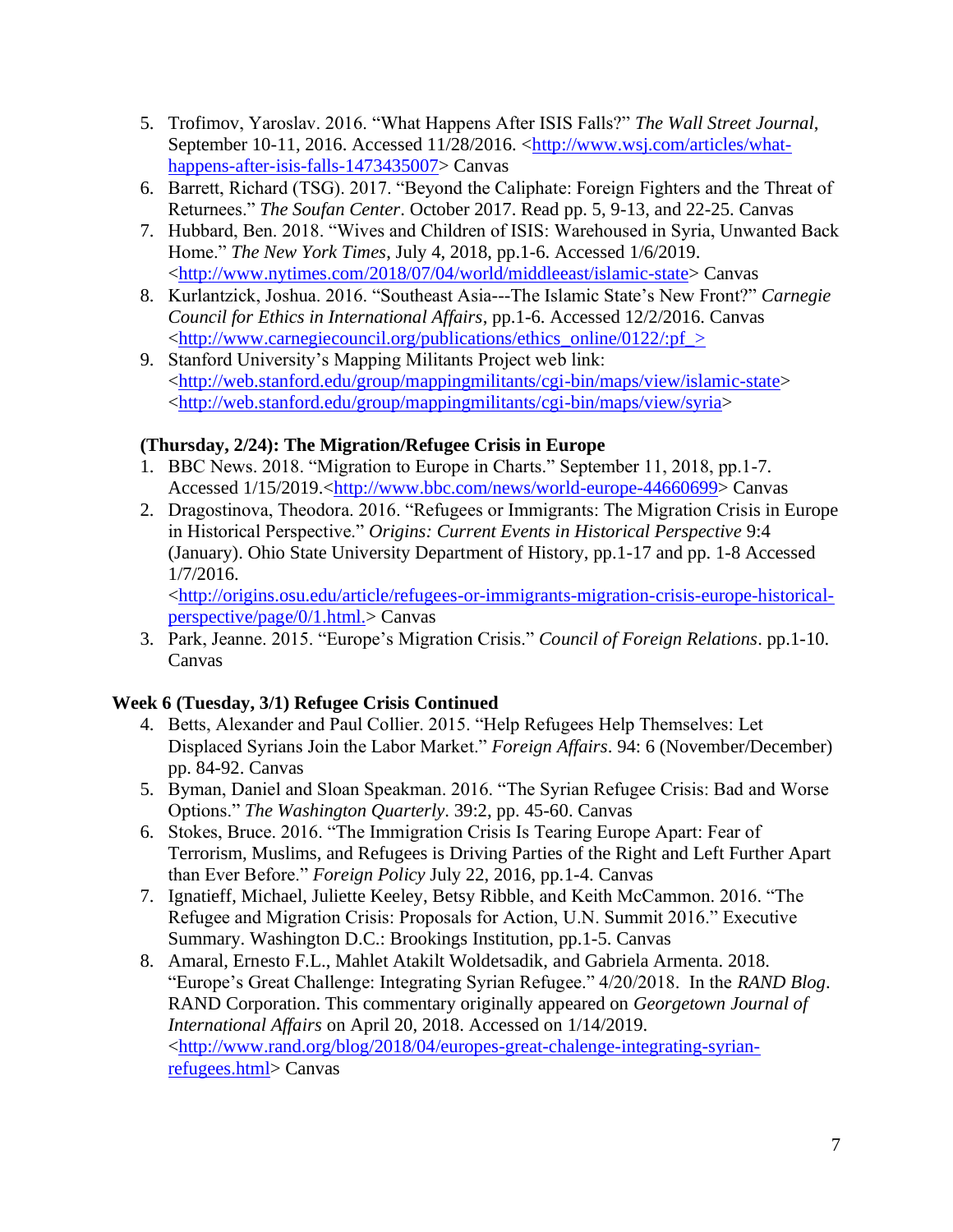### **Week 6 (Thursday, 3/3): Brexit and Strain within the European Union**

- 1. Ziegler, David. W. 1999. "Regional Integration." Chapter 11. *War, Peace, and International Politics*. New York: Addison Wesley Longman. 8th Edition, pp. 171-179. Canvas
- 2. Colchester, Max and Jason Douglas. 2019. "U.K. Parliament Roundly Rejects May's Brexit Plan." *The Wall Street Journal*, 1/15/2019. pp.1-4. Accessed 1/15/2019. [<http://www.wsj.com/articles/u-k-parliament-roundly-rejects-mays-brexit-plan.html>](http://www.wsj.com/articles/u-k-parliament-roundly-rejects-mays-brexit-plan.html) Canvas
- 3. Sloat, Amanda. January 13, 2020. "Brexit Endgame: Brexit nears, Northern Ireland assembly reconvenes, and Megxit Distracts." Brookings Blog. Accessed 1/15/2020. [<https://brookings.edu/blog/order-from-chaos/2020/01/13/brexit-endgame-brexit-nears](https://brookings.edu/blog/order-from-chaos/2020/01/13/brexit-endgame-brexit-nears-northern-ireland-assembly-reconvenes-and-megit-distracts/)[northern-ireland-assembly-reconvenes-and-megit-distracts/>](https://brookings.edu/blog/order-from-chaos/2020/01/13/brexit-endgame-brexit-nears-northern-ireland-assembly-reconvenes-and-megit-distracts/) Canvas
- 4. Spirtas, Michael. 2016. "Why Brexit Won't Necessarily Hurt NATO." Originally in *U.S. New and World Report.* June 29, 2016. In the *Rand Blog.* July 2, 2016. Accessed 11/27/2016. [<http://www.rand.org/blog/2016/07/why-brexit-wont-necessarily-hurt](http://www.rand.org/vivisimo/cgi-bin/query-meta?v%3afile=viv_DrjHhG&v%3astate=root%7croot-0-20%7c0&url=http%3a%2f%2fwww.rand.org%2fblog%2f2016%2f07%2fwhy-brexit-wont-necessarily-hurt-nato.html&rid=Ndoc37&v%3aframe=redirect&v%3aredirect-hash=1a50ebf9b80e6065ec4ff7a3cdd74cb0&)[nato.html>](http://www.rand.org/vivisimo/cgi-bin/query-meta?v%3afile=viv_DrjHhG&v%3astate=root%7croot-0-20%7c0&url=http%3a%2f%2fwww.rand.org%2fblog%2f2016%2f07%2fwhy-brexit-wont-necessarily-hurt-nato.html&rid=Ndoc37&v%3aframe=redirect&v%3aredirect-hash=1a50ebf9b80e6065ec4ff7a3cdd74cb0&) Canvas
- 5. Grygiel, Jakub. 2016 "The Return of Europe's Nation-States: The Upside to the EU's Crisis." *Foreign Affairs*. 95: 5 (September/October) pp. 94-101. Canvas

# **Week 7 (Tuesday, 3/8) Brexit Continued**

- 6. Omand, David. 2016. "Keeping Europe Safe: Counterterrorism for the Continent." *Foreign Affairs*. 95:5 (September/October) pp.83-93. Canvas
- 7. Dhingra, Swati. 2016. "Salvaging Brexit: The Right Way to Leave the EU." *Foreign Affairs*. 95:6 (November/December) pp.90-100. Canvas
- 8. Matthijs, Matthias. 2017. "Europe after Brexit: A Less Perfect Union." *Foreign Affairs* 96:1 (January/February) pp. 85-95. Canvas

# **(Thursday, 310): The Rise of Populism in Europe**

- 1. Mounk, Yascha. 2014. "Pitchfork Politics: The Populist Threat to Liberal Democracy." *Foreign Affairs*. 93:5 (September/October) pp.27-36. Canvas
- 2. Zakaria, Fareed. 2016. "Populism on the March: Why the West is in Trouble." *Foreign Affairs* 95:6 (November/December) pp. 9-15. Canvas
- 3. Mudde, Cass. 2016. "Europe's Populist Surge: A Long Time in the Making." *Foreign Affairs* 95:6 (November/December) pp. 25-30. Canvas
- 4. Berman, Sheri. 2016. "Populism is not Fascism, But It Could Be." *Foreign Affairs* 95:6 (November/December) pp. 39-44. Canvas

# **Week 8 (Tuesday, 3/15): Midterm Exam**

# **Week 8 (Thursday, 3/17): Russian Intervention is Ukraine (the Annexation of Crimea and Intervention in Eastern Ukraine)**

- 1. Satter, David. 2016. "A System under Threat." *The Less You Know, the Better You Sleep*. New Haven, London: Yale University Press. Chapter 5, pp. 133-161. Canvas
- 2. Ischinger, Wolfgang. 2014. "The Ukraine Crisis and Beyond: A European Perspective." in Burns, Nicholas and Johnathan Price editors. (2014) *The Crisis with Russia,* The Aspen Institute. Washington, D.C. pp.63-71. Canvas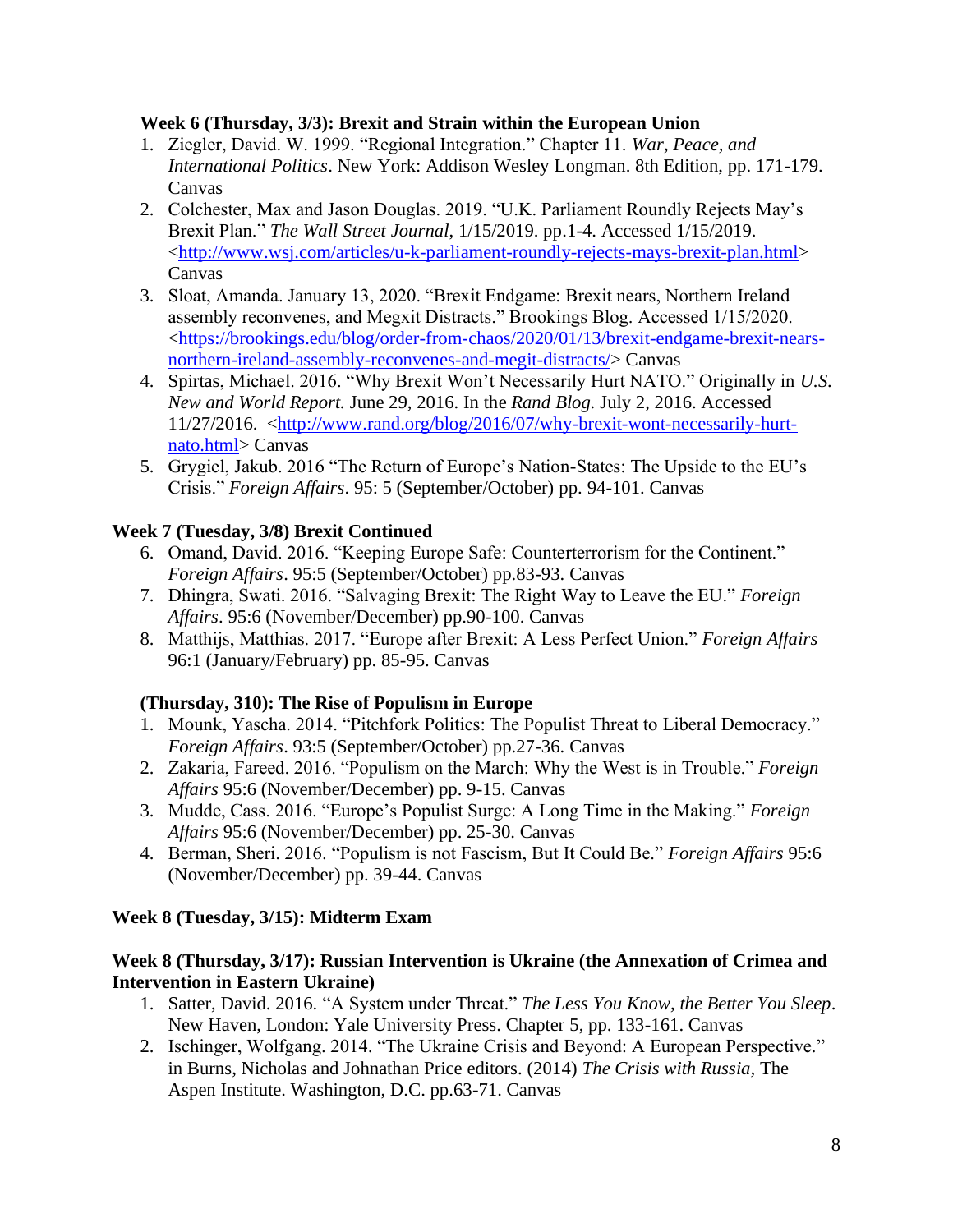3. Radin, Andrew, and Lynn E. Davis. "What Ukraine Urgently Needs to Defend Itself." Originally in *U.S. News and World Report.* October 16, 2016. In the *Rand Blog*. October 16, 2016. [<http://www.rand.org/blog/2016/10/what-ukraine-urgently-needs-to-defend](http://www.rand.org/blog/2016/10/what-ukraine-urgently-needs-to-defend-itself.html)[itself.html>](http://www.rand.org/blog/2016/10/what-ukraine-urgently-needs-to-defend-itself.html) Canvas

# **UWM Spring Break March 20-27, 2022**

### **Week 9 (Tuesday, 3/29) Tension with Russia regarding NATO**

- 4. Sarotte, Mary Elise. 2014. "A Broken Promise? What the West Really Told Moscow About NATO Expansion." *Foreign Affairs* 93:5 (September/October) pp.90-97. Canvas
- 5. McFaul, Michael, Sestanovich, Stephen, and Mearsheimer, John. 2014. "Faulty Powers. Who Started the Ukraine Crisis?" *Foreign Affairs* 93:6 (November/December) pp.167- 178. Canvas
- 6. Stoner, Kathryn, and Michael McFaul. 2015. "Who Lost Russia (This Time)? Vladmir Putin." *The Washington Quarterly* 38:2 pp.167-187. Canvas
- 7. Treisman, Daniel. 2016. "Why Putin Took Crimea: The Gambler in the Kremlin" *Foreign Affairs* 95:3 (May/June) pp.47-54. Canvas

### **(Thursday, 3/31): Current Tension within NATO about How to Respond to Russia**

- 1. Ahmari, Sohrab. 2014. "The Weekend Interview with Anders Fogh Rasmussen: Waking Up to the Russian Threat." *The Wall Street Journal* Saturday/Sunday, April 12-13, 2014, A11. Canvas
- 2. Breedlove, Philip M. 2016. "NATO's Next Act: How to Handle Russia and Other Threats." *Foreign Affairs* 95:4 (July/August) pp.96-105. Canvas
- 3. Burns, Nicholas. 2016. "Senate Armed Services Committee Hearing on the North Atlantic Treaty Organization, Russia, and European Security." Testimony before the Senate Armed Services Committee. July 7, 2016, printed by the Belfer Center. Canvas
- 4. Wallander, Celeste A. 2018. "NATO's Enemies Within: How Democratic Decline Could Destroy the Alliance." *Foreign Affairs* 97:4 (July/August) pp.70-81. Canvas

# **Week 10 (Tuesday, 4/5): China's Assertiveness in the South and East China Seas**

- 1. Web link. New York Times Interactive Map. 2015. "What China Has Been Building in the South China Sea." [<http://www.nytimes.com/interactive/2015/07/30/world/asia/what](http://www.nytimes.com/interactive/2015/07/30/world/asia/what-china-has-been-building-in-the-south-china-sea.html?_r=1)china-has-been-building-in-the-south-china-sea.html? $r=1>$  Canvas
- 2. Cooper, Helene. 2016. "US Demands Return of Drone Seized by Chinese Warship." *The New York Times*. Accessed 1/3/2007.

[<http://www.nytimes.com/2016/12/16/us/politics/us-underwater-drome-e>](http://www.nytimes.com/2016/12/16/us/politics/us-underwater-drome-e) Canvas

- 3. Rapp-Hooper, Mira. 2016. "Parting the South China Sea: How to Uphold the Rule of Law." *Foreign Affairs* 95:5 pp.76-82. Canvas
- 4. Beech, Hannah. 2018. "China's Sea Control Is a Done Deal, "Short of War with the U.S." *The New York Times* September 20, 2018, pp1-12. Accessed 1/15/2019. [<http://www.nytimes.com/2018/09/20/world/asia/south-china-sea>](http://www.nytimes.com/2018/09/20/world/asia/south-china-sea) Canvas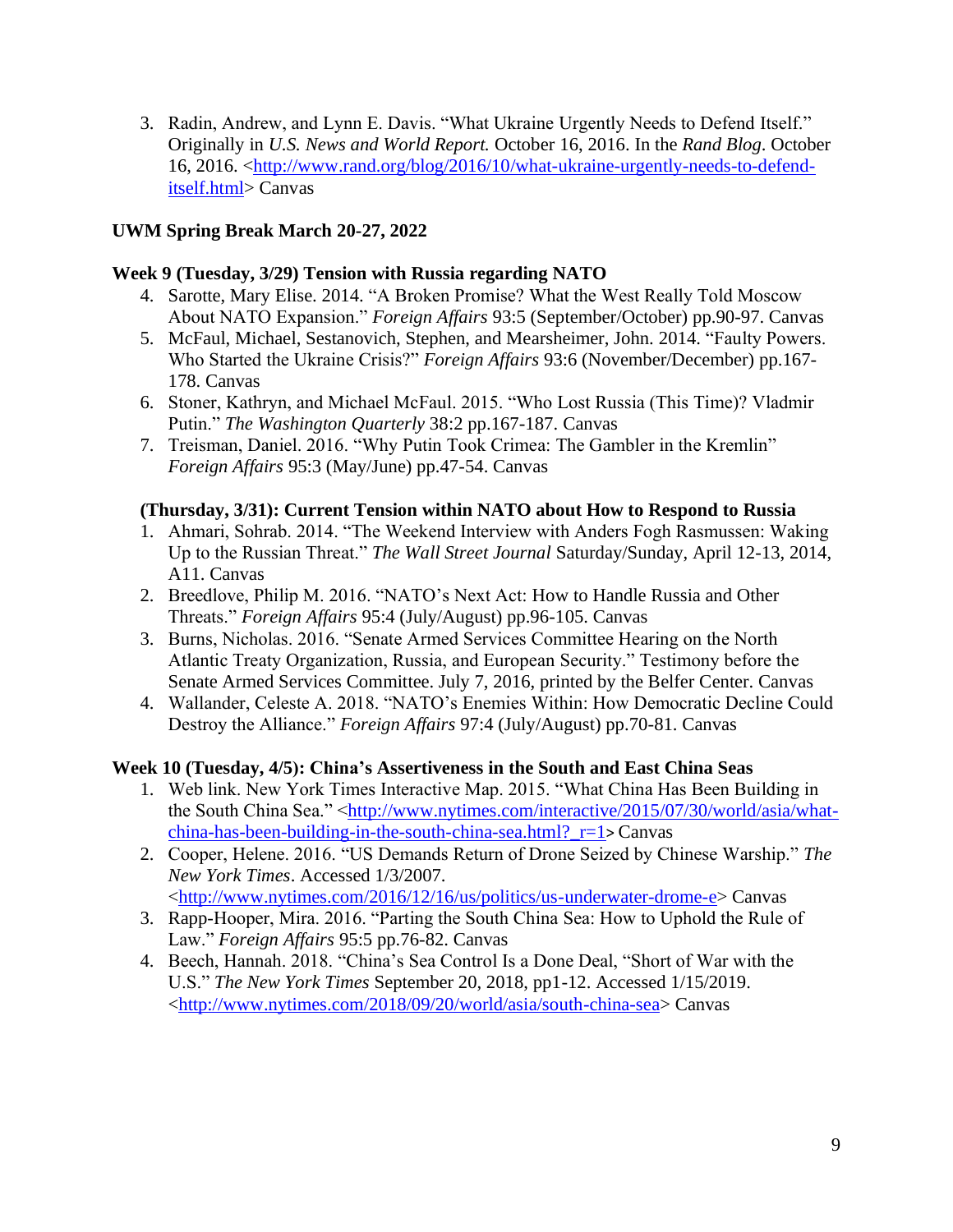### **Week 10 (Thursday, 4/6): China's Assertiveness Continued**

- 1. Shambaugh, David. 2015. "China's Soft-Power Push: The Search for Respect." *Foreign Affairs* 94:4. (July/August) pp.99-107. Canvas
- 2. Lampton, David. 2016. "China: Challenger or Challenged?" *The Washington Quarterly* 39:3 pp.107-119. Canvas

### **Week 11(Tuesday, 4/12): China's Future**

- 3. Shambaugh, David. 2016. "Contemplating China's Future." *The Washington Quarterly* 39:3 pp.121-142. Canvas
- 4. Pei, Minxin. 2016. "The Beginning of the End." *The Washington Quarterly* 39:3 pp.131- 142. Canvas

### **(Thursday, 4/14): Quiz #2. Nuclear Proliferation: The Iran Nuclear Deal**

- 1. Nader, Alireza. 2014. "The Days after a Deal with Iran: Continuity and Change in Iranian Foreign Policy." *Perspective: Expert Insights on a Timely Policy Issue*. Rand Corporation, pp.1-15. Canvas
- 2. Waltz, Kenneth N. 2012. "Why Iran Should Get the Bomb." *Foreign Affairs* 91:4 (July/August) pp.2-5. Canvas
- 3. Kissinger, Henry, and George P. Shultz. 2015. "The Iran Deal and Its Consequences." *The Wall Street Journal*, April 11, 2015. Canvas

### **Week 12 (Tuesday, 4/19): The Iran Nuclear Deal Continued. No face-to-face class. Canvas Lecture.**

- 4. Mehta, Rupal. N. and Rachel Elizabeth Whitlark. 2017. "Unpacking the Iranian Nuclear Deal: Nuclear Latency and U.S. Foreign Policy." *The Washington Quarterly* 39:4 pp.45- 61. Canvas
- 5. The Soufan Group. 2019. "IntelBrief: The Growing Threat of Iranian Missiles." *The Soufan Group*, January 15, 2019, pp.1-2. Accessed 1/15/2019.[<http://soufangroup.com/intelbrief-the-growing-threat-of-iranian](http://soufangroup.com/intelbrief-the-growing-threat-of-iranian-missiles/html)[missiles/html>](http://soufangroup.com/intelbrief-the-growing-threat-of-iranian-missiles/html) Canvas
- 6. The Wall Street Journal Editorial Board. 2019. "Europe's Baby Steps on Iran: New Sanctions Help. Now Work with the U.S. for a Better Nuclear Deal." *The Wall Street Journal*, Opinion, January 9, 2019, pp.1-2. Accessed 1/15/2019. [<http://www.wsj.com/articles/europes-baby-steps-on-iran-11547079662>](http://www.wsj.com/articles/europes-baby-steps-on-iran-11547079662) Canvas
- 7. Erlinger, Steven. January 14, 2020. "France, Germany and U.K. Serve Notice on Iran Under Nuclear Deal." *The New York Times*. Accessed 1/14/2020. [<https://www.nytimes.com/2020/01/14/world/europe/iran-nuclear](https://www.nytimes.com/2020/01/14/world/europe/iran-nuclear-deal.html?action=click&module=Top%20Stories&pgtype=Homepage)[deal.html?action=click&module=Top Stories&pgtype=Homepage](https://www.nytimes.com/2020/01/14/world/europe/iran-nuclear-deal.html?action=click&module=Top%20Stories&pgtype=Homepage) >Canvas

#### **(Thursday, 4/21): The Internationalization of Disease (Ebola, Zika, Covid-19) No faceto-face class. Canvas Lecture.**

- 1. Caldwell, Dan and Robert E. Williams, Jr. 2016. "Infectious Disease and Health Insecurity." In *Seeking Security in an Insecure World*. Maryland: Roman and Littlefield. Third Edition. Chapter 7, pp. 121-137. Canvas
- 2. Salaam-Blyther, Tiaji. 2014. "U.S. and International Health Responses to the Ebola Outbreak in West Africa." *Congressional Research Service*, October 29, 2014. From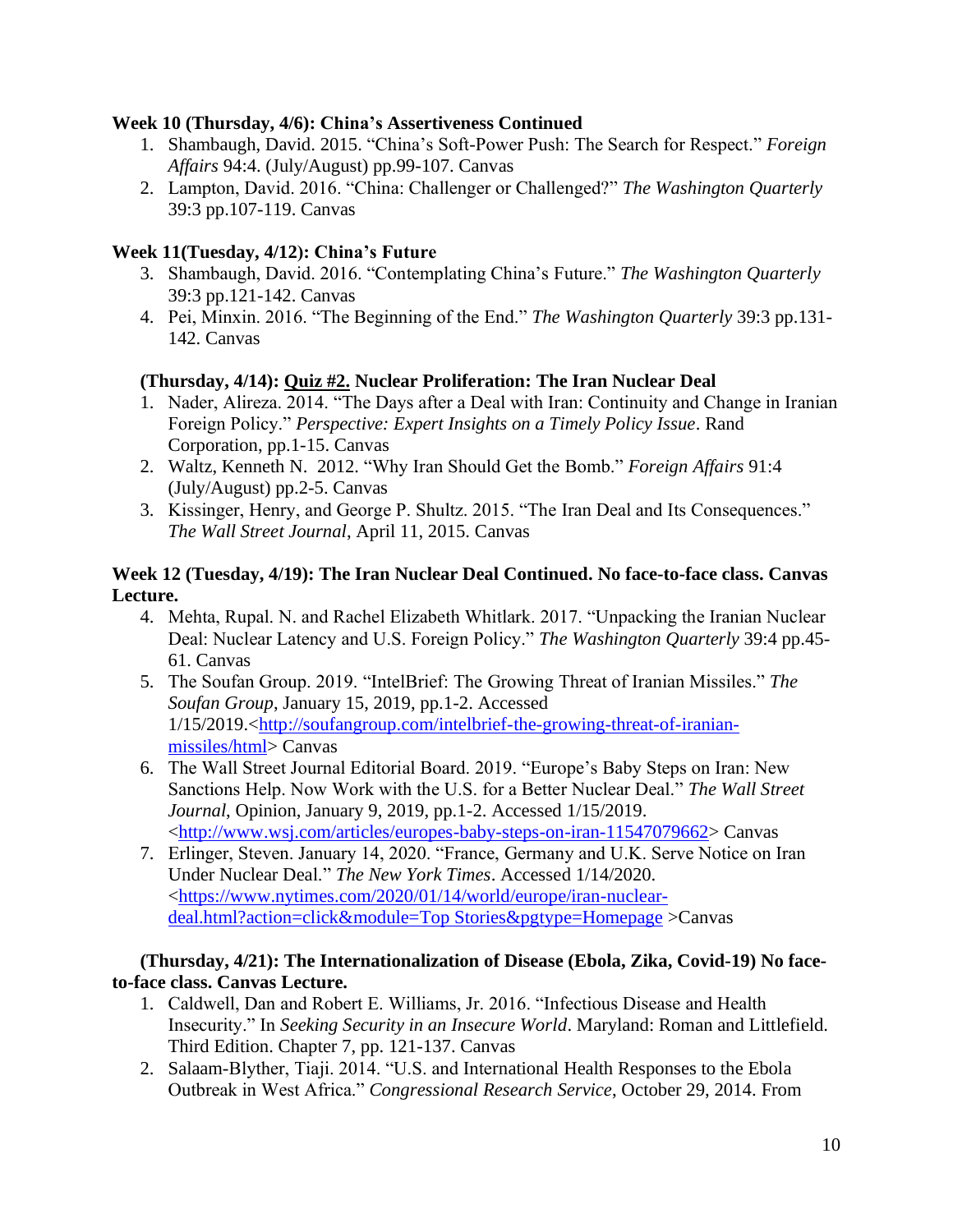Glen P. Hastedt, Editor. 2016. *Readings in American Foreign Policy: Problems and Responses*. New York: Rowman and Littlefield. Chapter 9 pp. 99-109. Canvas

### **Week 13 (Tuesday, 4/26) The Internationalization of Disease (Ebola, Zika, Covid-19) Continued**

- 3. Garrett, Laurie. 2015. "Ebola's Lessons: How the WHO Mishandled the Crisis." *Foreign Affairs* 94:5 pp.80-107. Canvas
- 4. CDC Health Advisory. 2016. "CDC Guidance for Travel and Testing of Pregnant Women of Reproductive Age for Zika Virus Infection Related to the Investigation for Local Mosquito-bourne Zika Virus Transmission in Miami-Dade and Broward Counties, Florida." August 1, 2016. CDCHAN-00393. Canvas
- 5. Sun, Lena. 2016. "WHO No Longer Considers Zika a Global Health Emergency." *The Washington Post* November 18, 2016. Accessed 11/28/2016. [<https://www.washingtonpost.com/news/to-your-health/wp/2016/11/18/who-no-longer](https://www.washingtonpost.com/news/to-your-health/wp/2016/11/18/who-no-longer-considers-zika-a-global-health-emergency-2/)[considers-zika-a-global-health-emergency-2/>](https://www.washingtonpost.com/news/to-your-health/wp/2016/11/18/who-no-longer-considers-zika-a-global-health-emergency-2/) Canvas
- 6. McKay, Betsy. 2019. "Ebola Is Now a Disease We Can Treat. How a Cure Emerged from a War Zone." *The Wall Street Journal*. October 30, 2019. Accessed 10/31/2019. [<https://www.wsj.com/articles/ebola-is-now-a-disease-we-can-treat-how-a-cure](https://www.wsj.com/articles/ebola-is-now-a-disease-we-can-treat-how-a-cure-emerged=from-a-war-zone-11572446873?mod=searchresults&page=1&...)[emerged=from-a-war-zone-11572446873?mod=searchresults&page=1&...>](https://www.wsj.com/articles/ebola-is-now-a-disease-we-can-treat-how-a-cure-emerged=from-a-war-zone-11572446873?mod=searchresults&page=1&...) Canvas

# **(Thursday, 4/28): Internationalization of Disease Continued (Covid-19)**

- 1. Center Disease Control and Prevention. Covid Data Tracker weblink: [<https://covid.cdc.gov/covid-data-tracker/#cases\\_casesper100klast7days>](https://covid.cdc.gov/covid-data-tracker/#cases_casesper100klast7days)
- 2. Bolluky, Thomas J. and Chad P. Bowen. 2020. "The Tragedy of Vaccine Nationalism: Only Cooperation Can End the Pandemic." *Foreign Affairs* 99:5 (September/October) pp.96-108. Canvas
- 3. World Health Organization. 2020. "WHO Issues Its Emergency Use Validation for a Covid-19 Vaccine and Emphasizes Need for Equitable Global Access." World Health Organization News Release December 31, 2020. Accessed 1/6/2021 Canvas
- 4. Meigs, James B. 2021. "It Could Have Been So Much Worse." *Commentary* (Tech Commentary) Accessed 1/6/2021. Canvas
- 5. Rothman, Noah. 2021. "The Vaccination Plan Isn't Working." *Commentary* Accessed 1/6/2021. Canvas

# **Week 14 (Tuesday, 5/3): The Internationalization of Crime (The Mexican Drug Cartels)**

- 1. Kan, Paul Rexton. 2016. "Patterns of International Drug Trafficking," in *Drug Trafficking and International Security.* Roman & Littlefield: Maryland. Chapter 2, pp.- 46. Canvas
- 2. Kan, Paul Rexton. 2016. "Narco States," in *Drug Trafficking and International Security.*  Roman & Littlefield: Maryland. Chapter 3, pp. 47-72. Canvas

# **Week 14 (Thursday, 5/3): The Internationalization of Crime (The Mexican Drug Cartels) Part II.**

3. Magaloni, Beatriz and Zaira Razu. 2016. "Mexico in the Grip of Violence" *Current History* pp. 57-62. Canvas